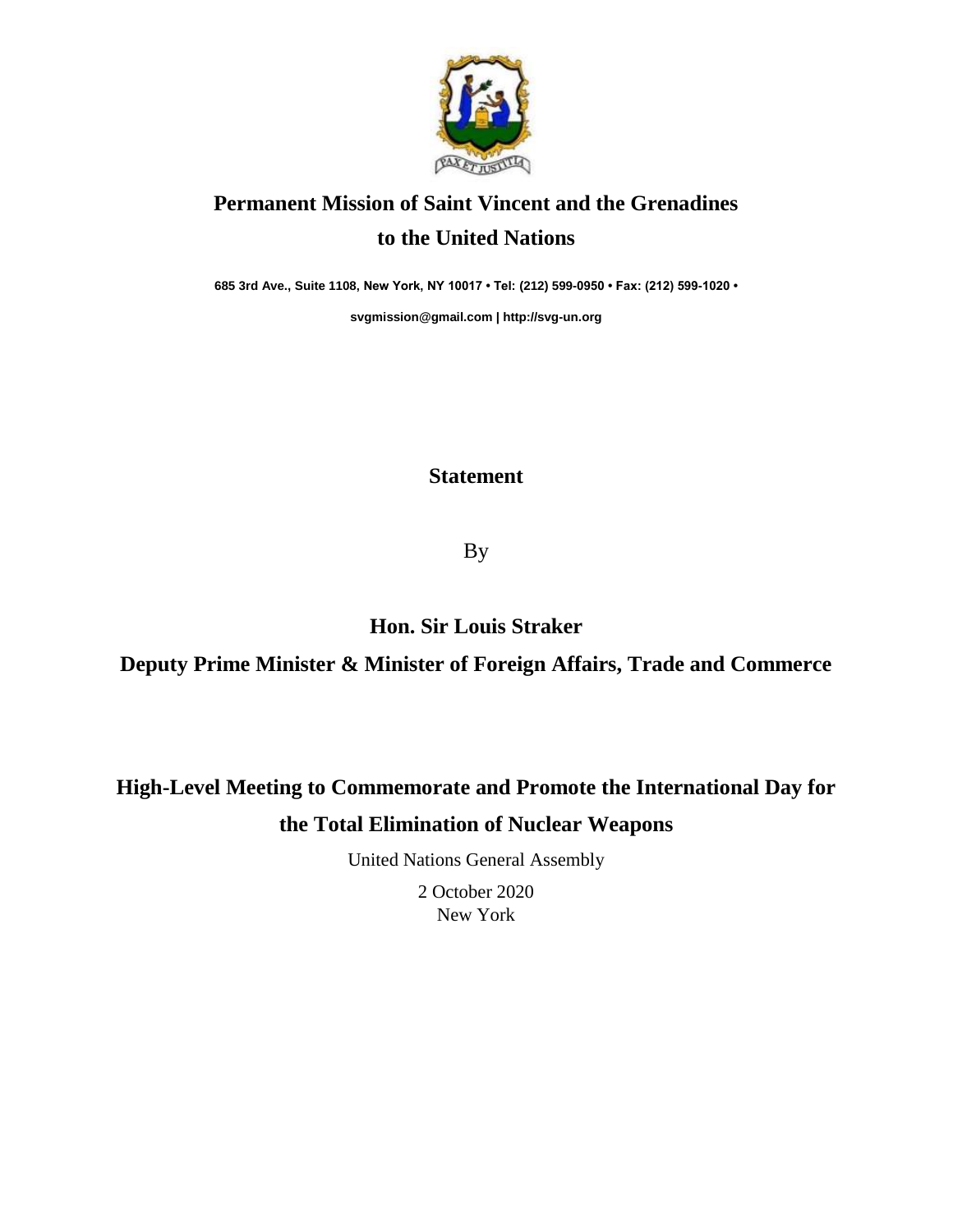Excellencies, Ladies and Gentlemen,

The catastrophic humanitarian and environmental consequences of nuclear weapons are regrettably well documented and have left an indelible mark on the international community. While the global number of nuclear weapons has significantly decreased, the existence of these weapons of mass destruction undoubtedly constitutes a threat to international peace and security.

As the world grapples with a pandemic of historic proportions, global anxiety is further heightened by the risk of nuclear warfare. Geopolitical tensions are rapidly escalating, and persistent efforts are being made towards the modernization of nuclear arsenals. The prioritization of economic and military self-interests continues to fragment multilateralism and paralyze efforts aimed at achieving consensus on a common vision and path towards complete, verifiable, and irreversible denuclearization.

Multilateral cooperation is critical in order to effectively address legitimate security concerns and nuclear-weapon states ought to engage in in-depth and constructive dialogue concerning their various nuclear doctrines. This is key to building confidence, improving transparency,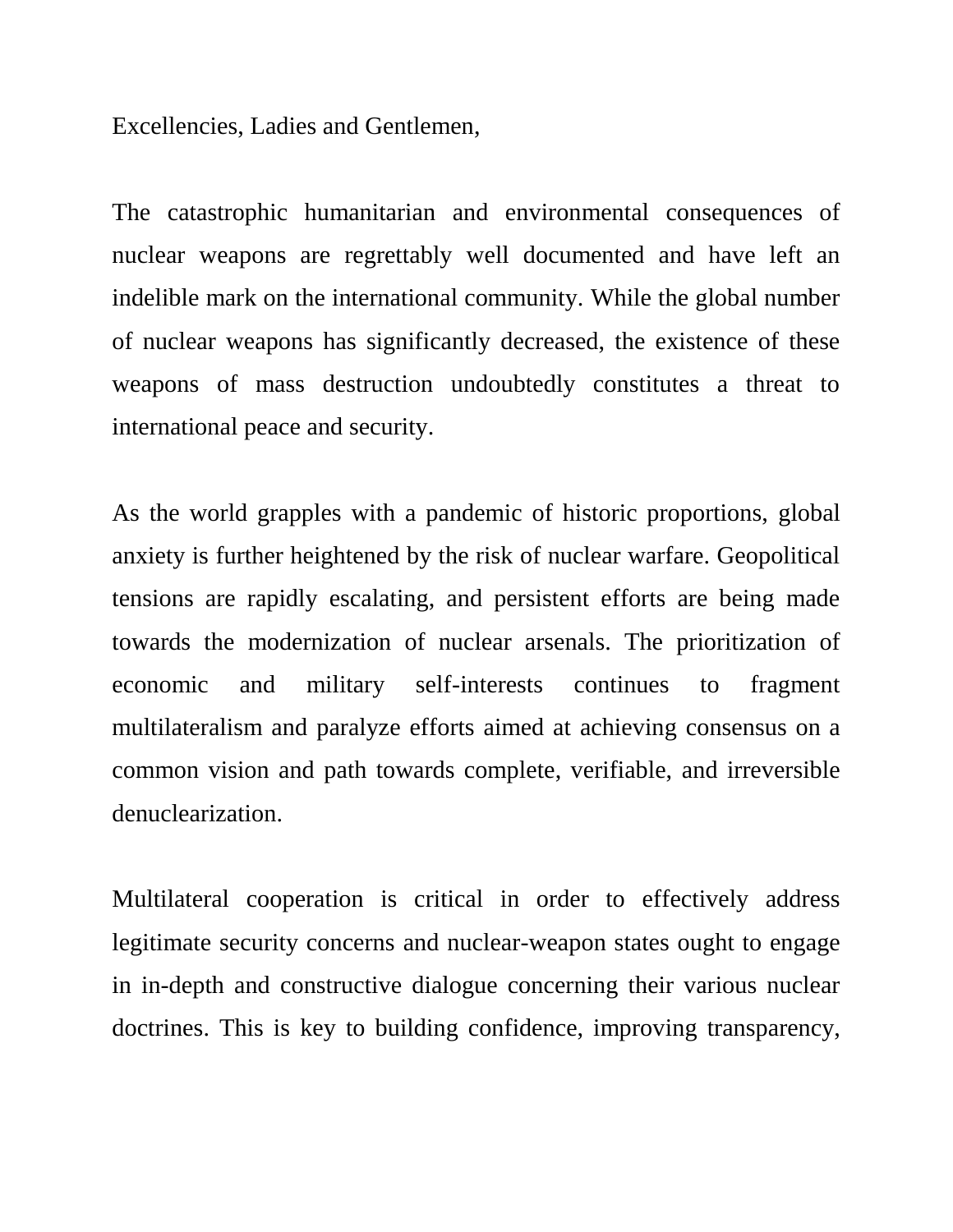safeguarding peace and security and to make certain that the 2030 Agenda for Sustainable Development is realized.

The Non-Proliferation Treaty remains the cornerstone of the global nonproliferation regime. Subsequent treaties and agreements, in particular the Comprehensive Nuclear-Test-Ban Treaty, the Treaty on the Prohibition of Nuclear Weapons - *to which Saint Vincent and the Grenadines became the 24th state party in July 2019* - and the Joint Comprehensive Plan of Action, have made significant contributions in curbing the proliferation of nuclear weapons and preventing the diversion of nuclear energy from peaceful uses. We remain in support of these essential instruments and we recognize the indispensable roles and the valuable contributions of the International Atomic Energy Agency and the Agency for the Prohibition of Nuclear Weapons in Latin America and the Caribbean in this regard.

## Excellencies,

Only through the total elimination of nuclear weapons can the international community be assured that the horrifying events of 1945 will never be unintentionally nor deliberately repeated. Saint Vincent and the Grenadines, as a member of the first nuclear-weapons-free zone in a densely populated area and the Community of Latin American and